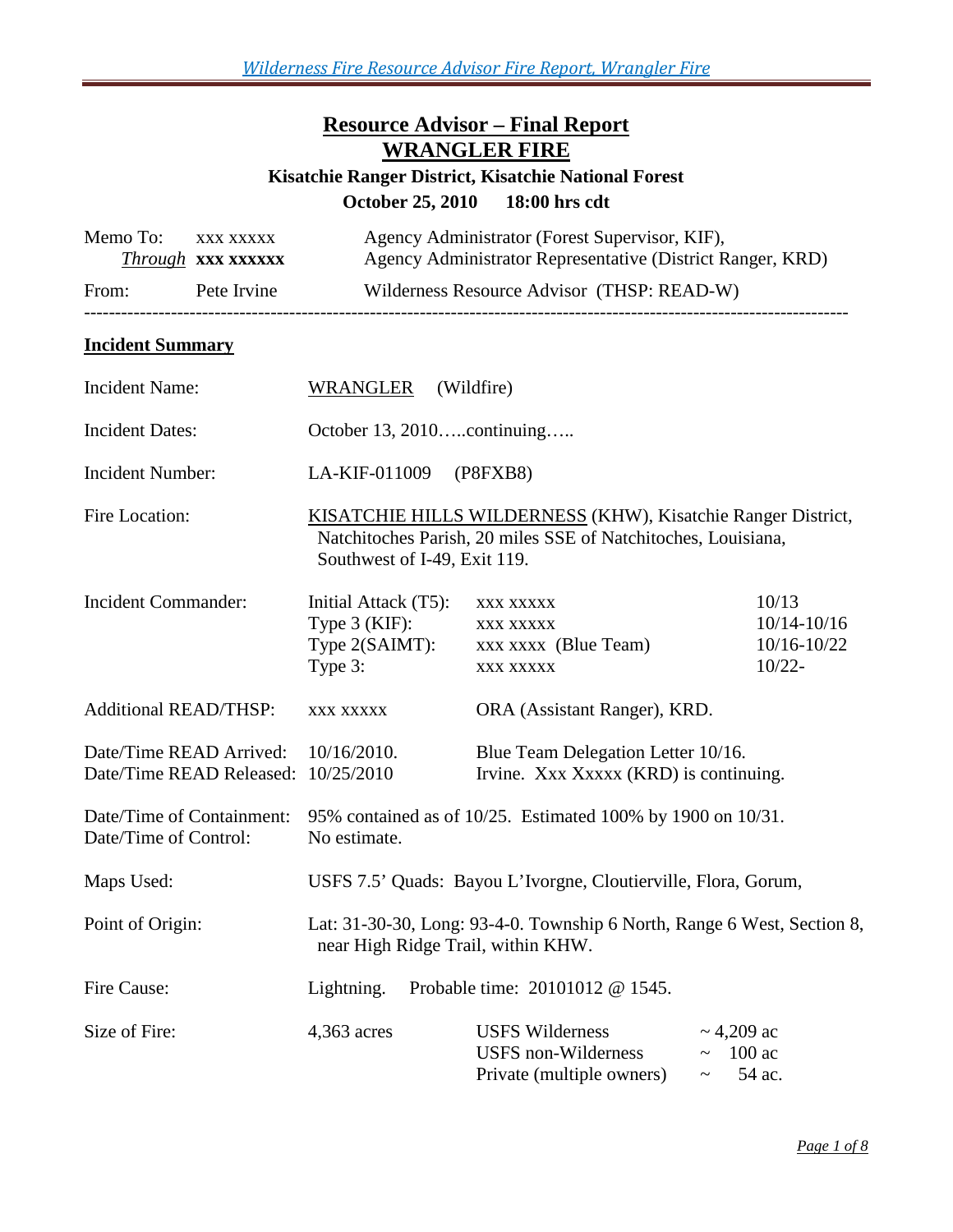#### **Fire Progression**

|  | Oct 12, $15:45$ hrs Tuesday    | Probable cause – lightning strike recorded.        |
|--|--------------------------------|----------------------------------------------------|
|  | Oct 13, $\sim$ 14:00 hrs Wed   | Detected by LA-DAF, reported to KIF, KRD, <1 acre. |
|  | Oct 15, $\sim$ 19:00 hrs Fri   | $105$ ac                                           |
|  | Oct 16, $\sim$ 19:00 hrs Sat   | 640 ac                                             |
|  | Oct 17, $\sim$ 19:00 hrs Sun   | $1,191$ ac                                         |
|  | Oct 18, $\sim$ 19:00 hrs Mon   | $2,917$ ac                                         |
|  | Oct 19, $\sim$ 19:00 hrs Tues  | $3,617$ ac                                         |
|  | Oct 20, $\sim$ 19:00 hrs Wed   | 3,802 ac                                           |
|  | Oct 21, $\sim$ 19:00 hrs Thurs | 4,363 ac                                           |
|  |                                |                                                    |

#### **Significant Events**

- Oct 13, Wed Fire is detected within Kisatchie Hills Wilderness at  $\sim$  14:00 hours, initial response begins, Xxx Xxxxx (ICT5) is IAIC. Fire grows quickly from <1ac to >10 ac. Forest Supervisor issues 5100/5130 memo to District Ranger approving use of aircraft, chain saws, pumps, leaf blowers, and UTVs in KHW as needed to suppress Wrangler Fire. Bucket work by T3 helo.
- Oct 14, Thur Incident transitions to local Type 3 organization with IC Xxx Xxxxx. Suppression efforts continue with limited success. Dozer line construction begins on FR 339 (Montrose Road) moving east towards USFS property corner (and KHW boundary), then on private lands under recent Wyden Agreements. Multiple loads of retardant applied by two T1 air tankers to slow fire spread. T1 helitanker arrives and begins work, in addition to T3 helo.
- Oct 15, Fri KIF requests Type 2 Incident Management Team, continues T3 efforts.
- Oct 16, Sat Blue Team (operating as T2 Team) inbriefs in morning, assumes fire at 19:00 hrs. Three airtanker drops between 18:15-19:00 hrs. Wilderness READ (Irvine) arrives at 12:00, after team inbrief. W-READ (THSP) meets DR and trainee W-READ (THSP) (Xxxxx) and inbriefs.
- Oct 17, Sun W-READ learns of dozer incursion into Wilderness on 10/13 during initial attack, resulting in destruction of one property boundary (and KHW) corner and approximately 800- 1000 linear feet of dozer line constructed within Wilderness, and approx. 500' of dozer tramming (travelling with blade raised) in KHW. All just east of Div C/D break, in Section 6.
- Oct 18, Mon Wilderness-specific objective added to IAP. W-READ speaks at morning briefing on MIST, interacts at division breakouts. W-READs obtain KHW official legal description and map of record, and KIF Forest Fire Management Plan. W-READs respond to OPS request to scout existing dozer line in Div B around Longleaf Vista (Section 20) prior to cleaning out line with dozer as contingency line, as suggested by local personnel. W-READs find probable KHW incursion of approx. 400 linear feet near midpoint of 4200' dozer line constructed for prior wildfire and used recently for prescribed burning in the KHW.
- Oct 19, Tues W-READs confirm prior KHW dozer incursion in Section 20. Document and mitigate dozer will tram around incursion (outside of Wilderness) and clean out existing line (~ 3800') outside of KHW.
- Oct 20, Wed In mid-afternoon, W-READs were tasked with developing the Rehab Plan for all aspects of the fire, with a goal of finalization by 10/22 at 0900. W-READS continued to interact with operations personnel at briefing and on the fireline.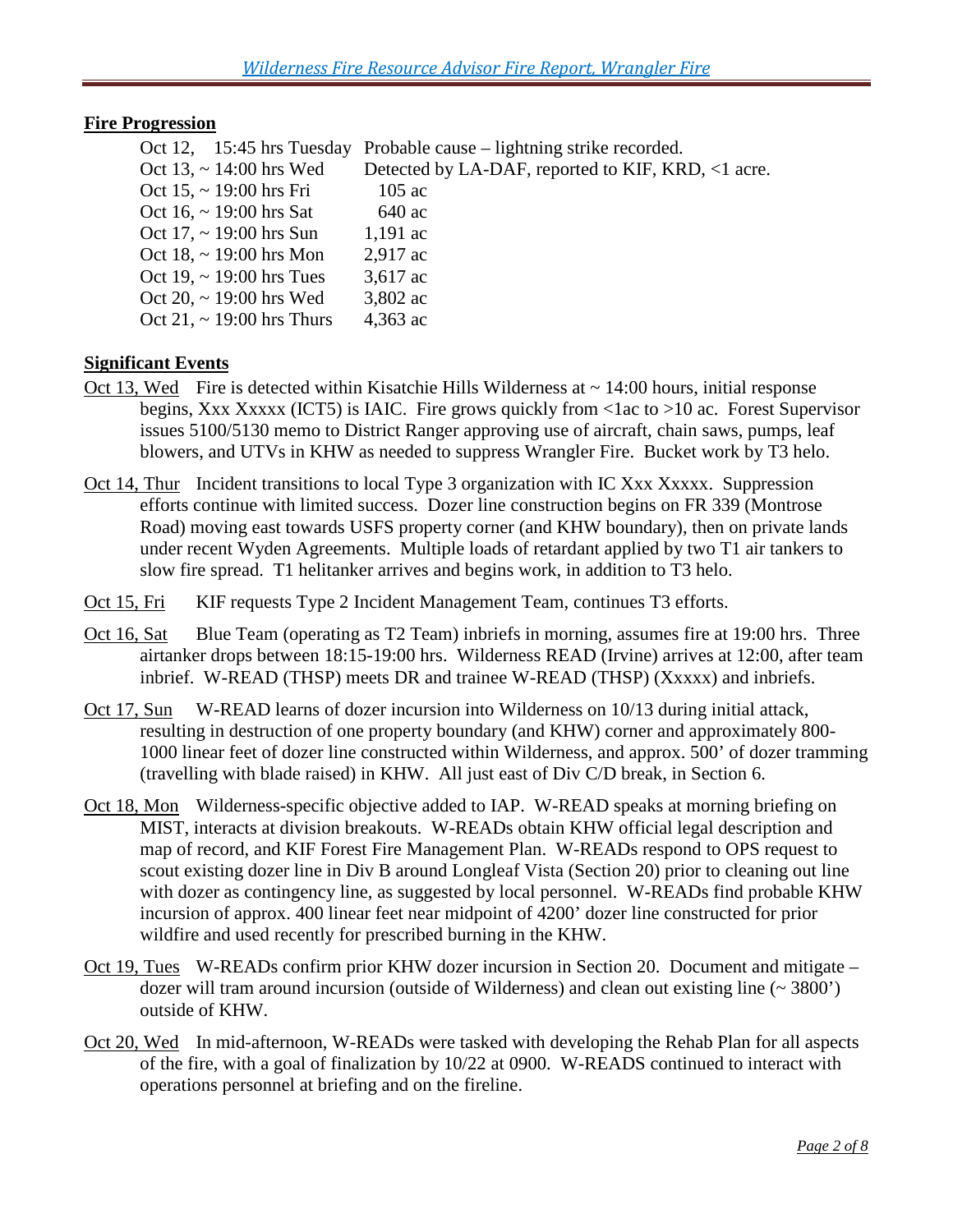- Oct 21, Thur W-READs develop draft Rehab Plan with input from several Forest and District staff, and team overhead, by 13:00 hrs and circulate for comments. Comments due 19:00 hrs.
- Oct 22, Fri W-READs finalize Rehab Plan and maps by 13:00 hrs, present to Forest Supervisor, Forest Fire Staff Officer, and District Ranger. Approval by FSupe at 14:30 hrs. Transition from T2 to T3 team at 17:00 hrs.
- Oct 23, Sat W-READs distribute Rehab Plan and Maps, brief ops personnel, engage with ops personnel on rehab implementation. Xxx Xxxxx assumes lead READ role as P.Irvine begins prep for W-READ closeout meeting with Forest and District personnel on 10/25 @ 14:00 at KRD work center in Provencal.
- Oct 24, Sun Xxx Xxxxx continues lead role with ops personnel. Takes recon helicopter flight with ICT3(t) and Div D. Irvine preps report for closeout.
- Oct 25, Mon Xxx Xxxxxx continues as READ. W-READ (Irvine) closeout with Forest and District personnel at Kisatchie RD work center at 14:00 hrs.

#### **Summary of Use of Authorized Motorized Equipment and Mechanical Transport**

#### Aircraft

(no landings or sling loads in KHW,<br>no dip sites or helispots in KHW) T3: Oct 13-15. (Use

Airtankers. 29,800 gallons of retardant. 2 T1 Airtankers (P3), multiple days. (Oct 14,15,16) Helicopters. 151,420 gallons of water. 1 T1 Helitanker, 1 T3 Helo, multiple days. T3: Oct 13-15. (Used for recon Oct 13-25).

Motorized Handtools (includes chain saws, leaf blowers, weedeaters) Used by multiple crews on Divisions A, B, and D for multiple days. (Oct 13-25).

UTVs (total of 3 UTVs used on incident, vast majority of use on dozer lines and roads outside of KHW) 2 UTVs used on small portions of Divisions A and B for multiple days. Estimate less than 12 combined engine hours to total combined use within KHW, out of estimated total engine hours  $of 40+ on entire incident.$  (Oct 13-25).

#### **Resources Threatened, Damaged, or Destroyed**

- 24 Structures threatened along the wildland/urban interface on north and east sides of the fire (12) residences, 12 outbuildings), no structures destroyed. A significant portion of the KHW boundary is concurrent with USFS boundary – approximately 40% of KHW adjoins private lands.
- Red Cockaded Woodpecker habitat at risk. Several known nesting trees within the fire perimeter.
- Developed day-use recreation site at risk (Longleaf Vista).
- The Wilderness resource and the Wilderness character were at risk of diminution and degradation potentially both by the fire and by the fire management actions. There was one unwarranted dozer incursion/intrusion into the KHW in Division D during initial attack on 10/14. Approximately 800- 1000 feet of one-blade-wide dozer line was scraped, and an additional 600' of tramming with blade up occurred within KHW. This action also destroyed one surveyed USFS property/Wilderness corner monument. One proposed additional minor incursion into KHW to the northwest of Longleaf Vista was averted. Existing dozer fireline trespasses into KHW for approximately 400 feet.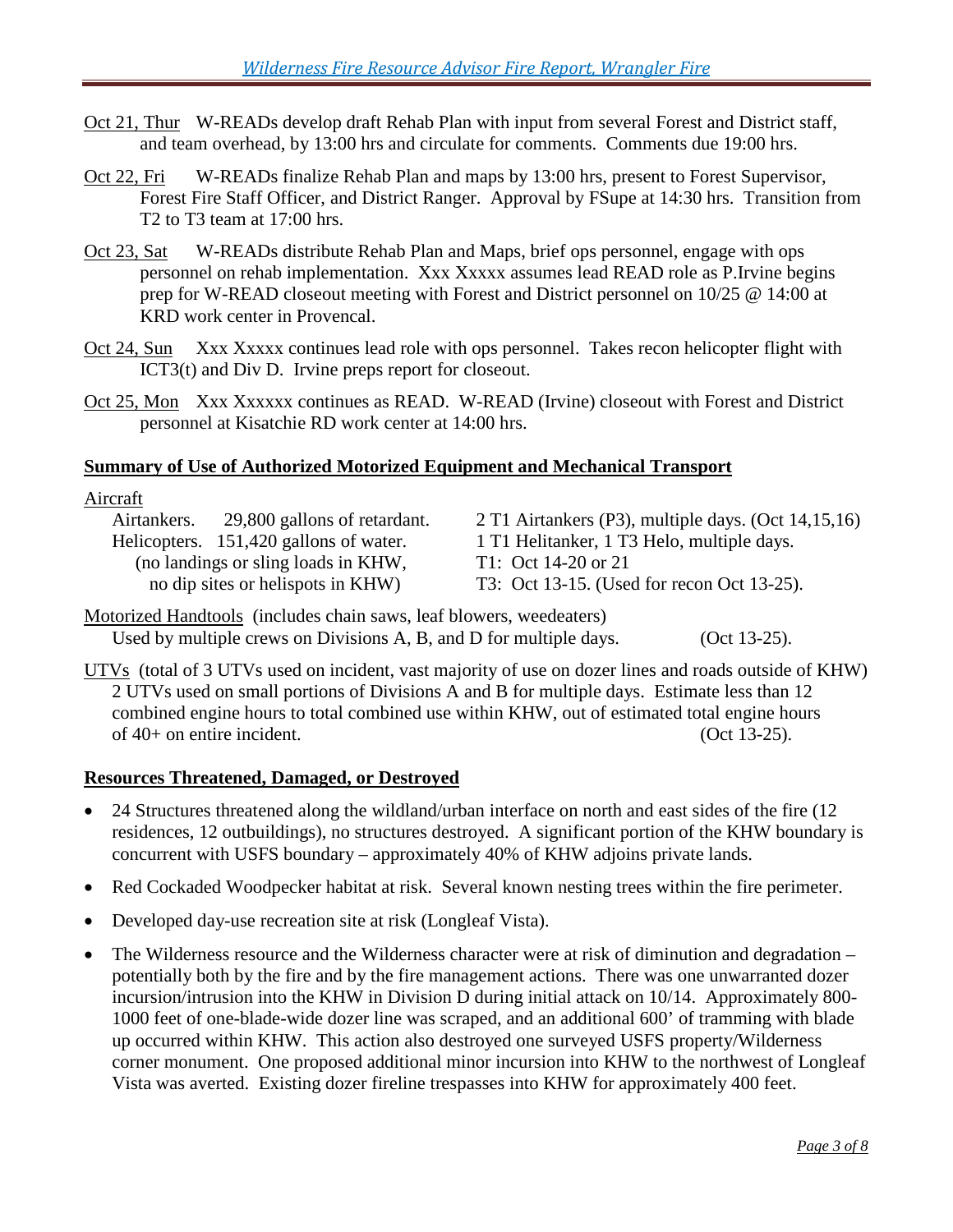#### **Mitigation and Rehabilitation Completed During Fire Suppression Efforts**

- o District (KRD) and/or Forest (KIF) recognized the desirability and need for a Wilderness Resource Advisor (W-READ, THSP), for this Wilderness fire early on, engaged with the Regional Wilderness Program Manager, and had a non-local THSP with Wilderness experience assigned to the incident relatively quickly. KRD and KIF also formally assigned the local (KRD) Wilderness Manager as a dedicated W-READ Trainee. The Forest Recreation Program Manager (forest-level Wilderness Manager) was committed to the Blue Team, and the KRD Wilderness Manager is new in his position  $($  < 1 year as ORA). The non-local W-READ is not currently line qualified (expired pack test).
- o District and Forest are to be commended for developing Wyden Agreements with more than 20 adjoining private landowners for the purpose of constructing firelines for prescribed burning and for fire suppression. This fire is the first use (on-the-ground work) of the agreements, and they greatly facilitated dozer line construction to protect structures and private timber and agricultural lands, and greatly reduced time required to interact with adjacent landowners during the early stages of the fire.
- o When District firefighters (dozer crew) recognized their dozer incursion on the northwest corner of the Wilderness (east of the Div C/D break), they quickly backed out of KHW, and informed fire overhead and the line officer.
- o A request for use of certain mechanized equipment and motorized transport was made by KRD to KIF. The scheduled Acting Forest Supervisor approved the request on 10/13/2010. The onesentence approval is simple and direct, but also somewhat broad and vague. There is no known documentation of the rationale for the request.
- o Neither the District or the Forest informed either the incoming T2 IMT or the non-local W-READ of the known dozer incursion at either the Team inbriefing or the W-READ inbriefing. The W-READ was not on site for the team inbrief – arriving approximately 3 hours later. The W-READ was informed of the dozer incursion the next morning by local firefighters. This, coupled with other events including the proposed additional dozer work, led to a perception by the W-READ of incomplete information-sharing.
- o The non-local W-READ has familiarity and experience with the Blue Team, and this helped with his transition into the fire organization, especially with operations and public information. Acknowledgement of the need to protect the Wilderness resource was formally added to the IAP as an Incident Objective on 10/18. The W-READs were asked to and provided input into the IAP daily, spoke at most morning briefings, and had ongoing effective interactions with team personnel throughout the incident.
- o The W-READ, although housed in the Planning section of the IAP, technically works for the Agency Administrator's Representative (AAR), in this case the KRD District Ranger (AAR-t). The AAR and W-READ did not know each other prior to this fire, and effective communication, interactions and a working relationship between them took some time to develop. The AAR was dealing with a long-term, complex, major incident on his unit with very high local public interest, while the non-local W-READ did not know the history of the area, or local customs and practices.
- o Throughout the incident, fireline supervisors and personnel were receptive to and engaged in protecting the Wilderness resource by practicing M.I.S.T (Minimum Impact Suppression Tactics) and practicing "Light Hand On The Land". By Sunday 10/17, these were formally discussed daily at briefing and were included in the IAP. Personnel practiced restraint and wise use of authorized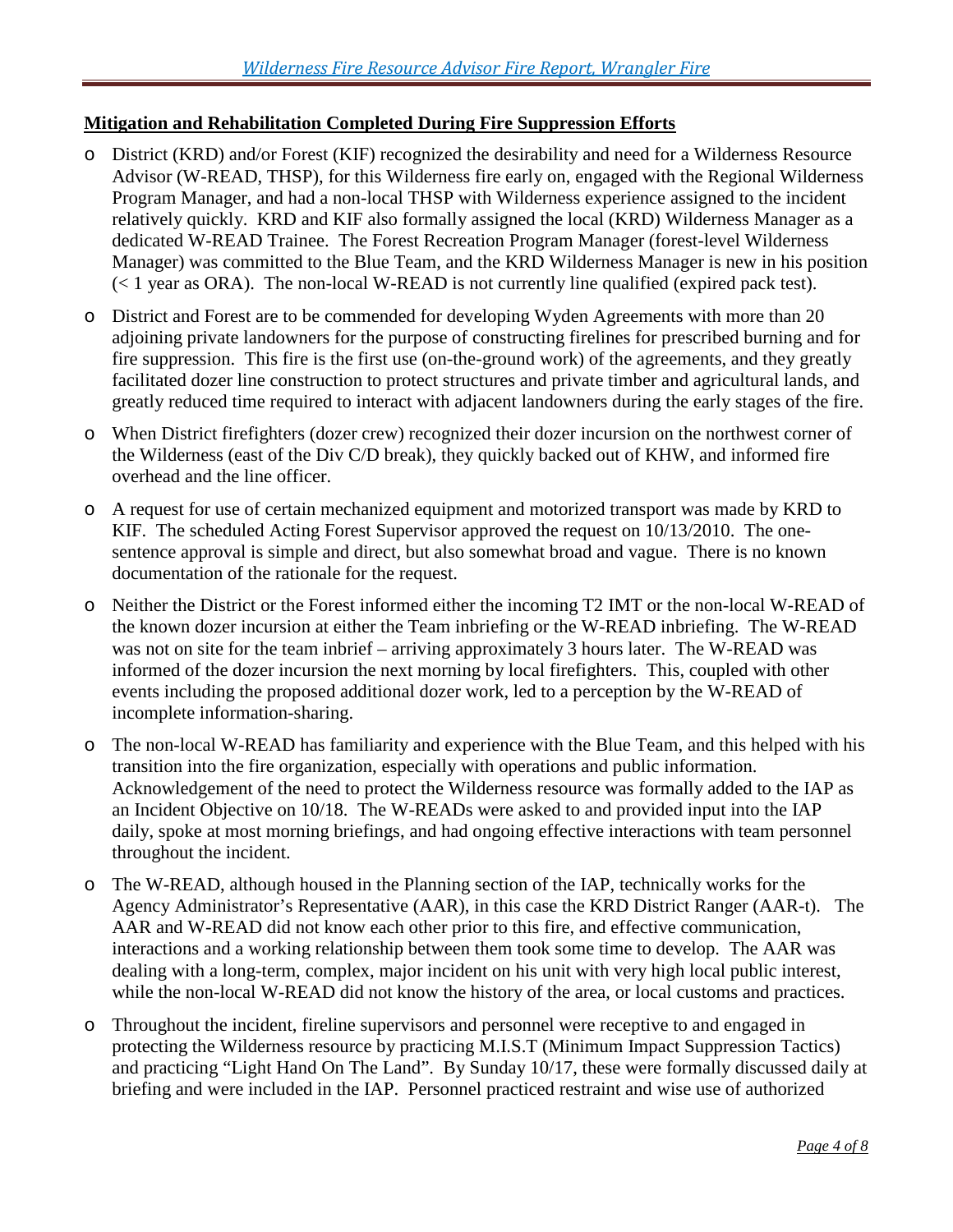mechanical equipment and motorized transport, in all phases of their duties – line construction, mopup, and rehabilitation.

o Fireline personnel began implementing the draft rehab plan on Thursday 10/21. By the time most non-local resources are demobed (on or about Thursday 10/28 or Friday 10/29) waterbars will be in place on all hand and dozer lines, portions of lines next to drains and streams will be mulched, handlines which are also trails will be narrowed-in, stumps will be flush cut, brush will be scattered to the extent possible, flagging will be pulled, and all lines and drop points will be litter-free.

#### **Additional Rehabilitation Recommendations and Rationale**

- 1. Seed, fertilizer, and mulch, as identified in the Rehab Plan, will be purchased and delivered as soon as possible, hopefully before 10/29. Actual seeding, fertilizing and mulching will be done when determined by local personnel to maximize the chances for germination and soil stabilization. Currently, the fire is still active, and open firelines are needed for mop-up and patrol. This may be the case for several weeks.
- 2. An additional seeding of much of the dozer lines in the spring is identified as a possibility in the plan. Seed should be purchased soon and stored at KRD for this possibility.
- 3. Local personnel should ensure that the Rehab Plan is followed in its entirety, and engage with the adjoining publics to unsure their buy-in and satisfaction. Any changes to the Rehab Plan should be discussed and formally documented.

#### **Additional Considerations and Recommendations**

#### *(Note: some of these considerations and recommendations go beyond the immediate scope of the W-READ report for the Wrangler Fire. They are meant to be constructive, not fault-finding).*

- A. Consider issuing an updated Forest Supervisor approval letter as soon as possible, documenting the need for continued use of certain mechanical transport and motorized equipment. Suggested text is in Attachment A.
- B. The District should continue to minimize use of the temporarily approved general prohibitions on mechanical equipment and motorized transport. As soon as it is safe to discontinue their use for the expressed purpose of suppressing the Wrangler Fire, all use should cease. The Forest Supervisor should document the date this occurs in another letter, and include the 2320 file code, along with 5100/5130. This memo should be kept in the permanent files for KHW. It is NOT appropriate to assume that the authorization is valid until the fire is either 100% contained or controlled. The need for continued use of each type of authorized exception should be analyzed daily by the READ and the AAR.
- C. It took considerable time to assemble several needed W-READ documents. While the Kisatchie Forest Plan was available immediately to the W-READ, the KIF Fire Management Plan, and the Legal Description and Map of Record for KHW were not. There was considerable confusion about the exact boundaries of the KHW, and general unfamiliarity with how to obtain the current KIF FMP, and the LD/MOR. It would be beneficial for involved District and Forest personnel to have a working knowledge of these documents, and to have them readily available at both District and Forest offices. It is highly probable that a scenario similar to the Wrangler Fire will occur in KHW sometime in the future, and these documents will be needed quickly.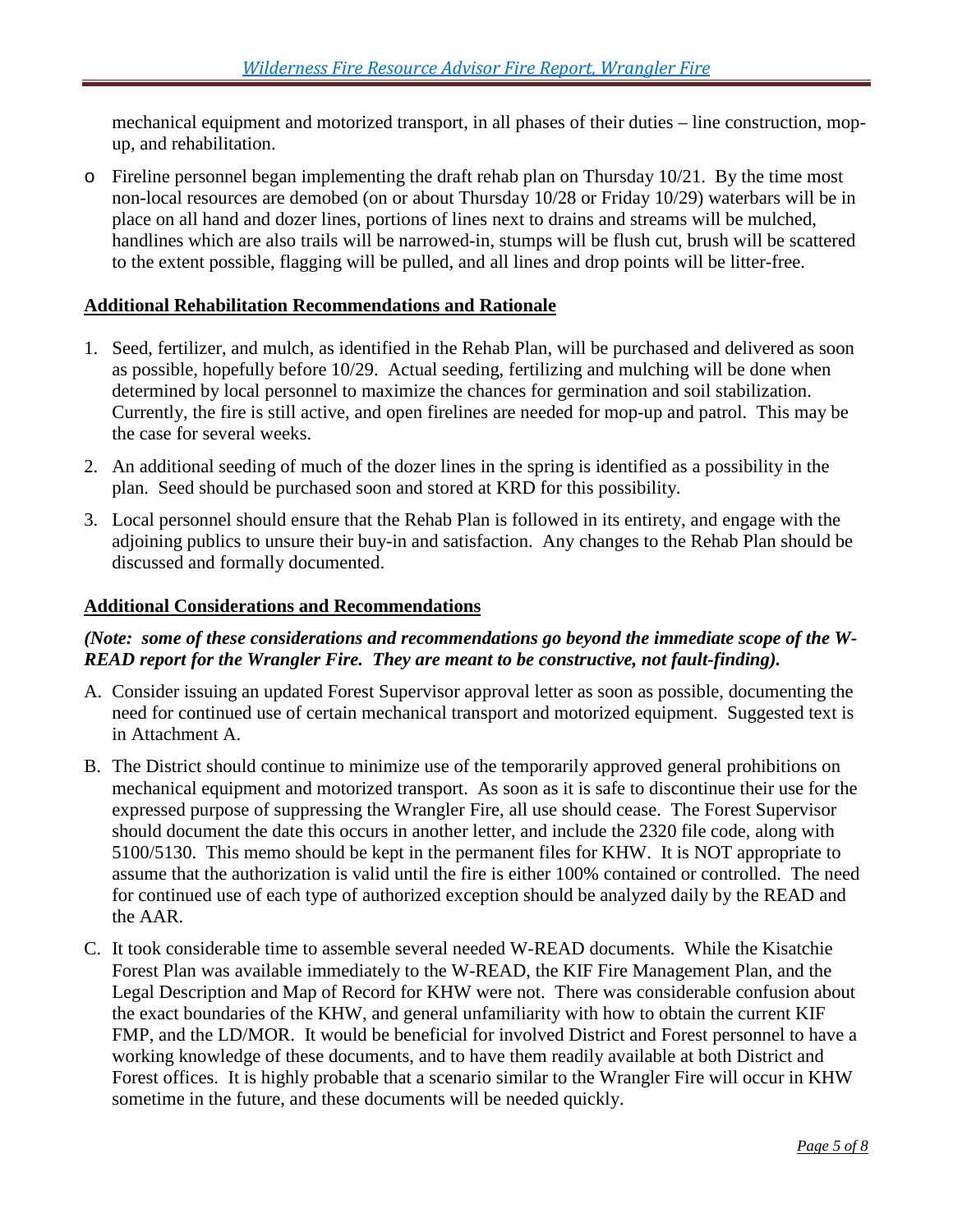- D. The versions of the FMP provided to the W-READ by local personnel were not current. The current approved FMP, dated February 2005, was provided to the W-READ by a previous forest contractor; as were the "draft" KHW revisions or amendments or additions or changes to the KIF FMP.
- E. The W-READ was repeatedly assured that the KIF was honoring and implementing the revisions (or amendments or additions or changes) to the 2005 FMP. However, there appears to be incomplete and/or differing interpretations of what those actually are. Everyone working from the same base, approved documents is critical for success.
- F. The W-READ received the KHW official Legal Description (signed by the Regional Forester in 1990) from one source, and the Map Of Record from another. Official copies of these two key and related documents should be kept in the official, paper, permanent 2320 files in both the S.O. and the Ranger Station. The KRD permanent file on KHW does not contain a copy of the map.
- G. Re-sign the entire boundary of KHW (not just the portion impacted by fire and identified in the Rehab Plan) in accordance with the Interim I&E Plan in the District permanent 2320 files, particularly the section from the northwest corner southward roughly paralleling FR 339. The proposed KHW boundary adjustment may never occur, and identifiable boundary is needed. There will never be a better time to re-sign the boundary and replace missing and unreadable signs. The regional guideline is walking and re-signing the boundary every five years.
- H. Increased awareness and understanding of the KHW and its stewardship by a broader group of both District and Forest personnel would be beneficial. There are several options for accomplishing this.
	- i. Wilderness awareness programs for District and Forest personnel. This can be as simple as a 1-hour session tagged on to a safety meeting or other routine meeting including a presentation followed by questions-and-answers. Also informing and encouraging a variety of personnel to take one or more of the online 2-hour trainings developed by the Arthur Carhart Interagency Wilderness Training Center (ACIWTC). Also increasing awareness of [www.wilderness.net,](http://www.wilderness.net/) the interagency Wilderness website.
	- ii. Providing opportunities for the District ORA (Wilderness Program Manager), District Ranger, Forest Recreation Program Manager, Forest Recreation Staff Officer, and Forest Supervisor to learn and focus more on Wilderness. Options include in-person ACIWTC Trainings – there is one for Line and Staff Officers, offered once annually in the U.S., and several for District and Forest Wilderness Managers – offered sporadically in various locations. Also encouraging the District and Forest Wilderness Managers to become members of SWAG – the Southern Wilderness Advisory Group (2-year term).
	- iii. Walking the walk. This phrase refers to a forest-wide culture of recognition of and support for the KHW, and Wilderness stewardship. It refers to changing from a minimal acceptance of Wilderness as a requirement, to a working-level understanding and willingness to invest in Wilderness stewardship as an integral part of the USFS mission.
	- iv. The Forest Wilderness Manager is the official INFRA Wilderness Data Steward. The Forest and District Wilderness Managers should engage together in working to meet the agency's Ten-Year Wilderness Stewardship Challenge (10YWSC) (a/k/a: multi-year Wilderness required Target) and completing annual required InfraWILD Upward Reporting. Line Officers and Staff Officers should have a good working awareness of 10YWSC, which will eventually become the basis for annual Wilderness funding.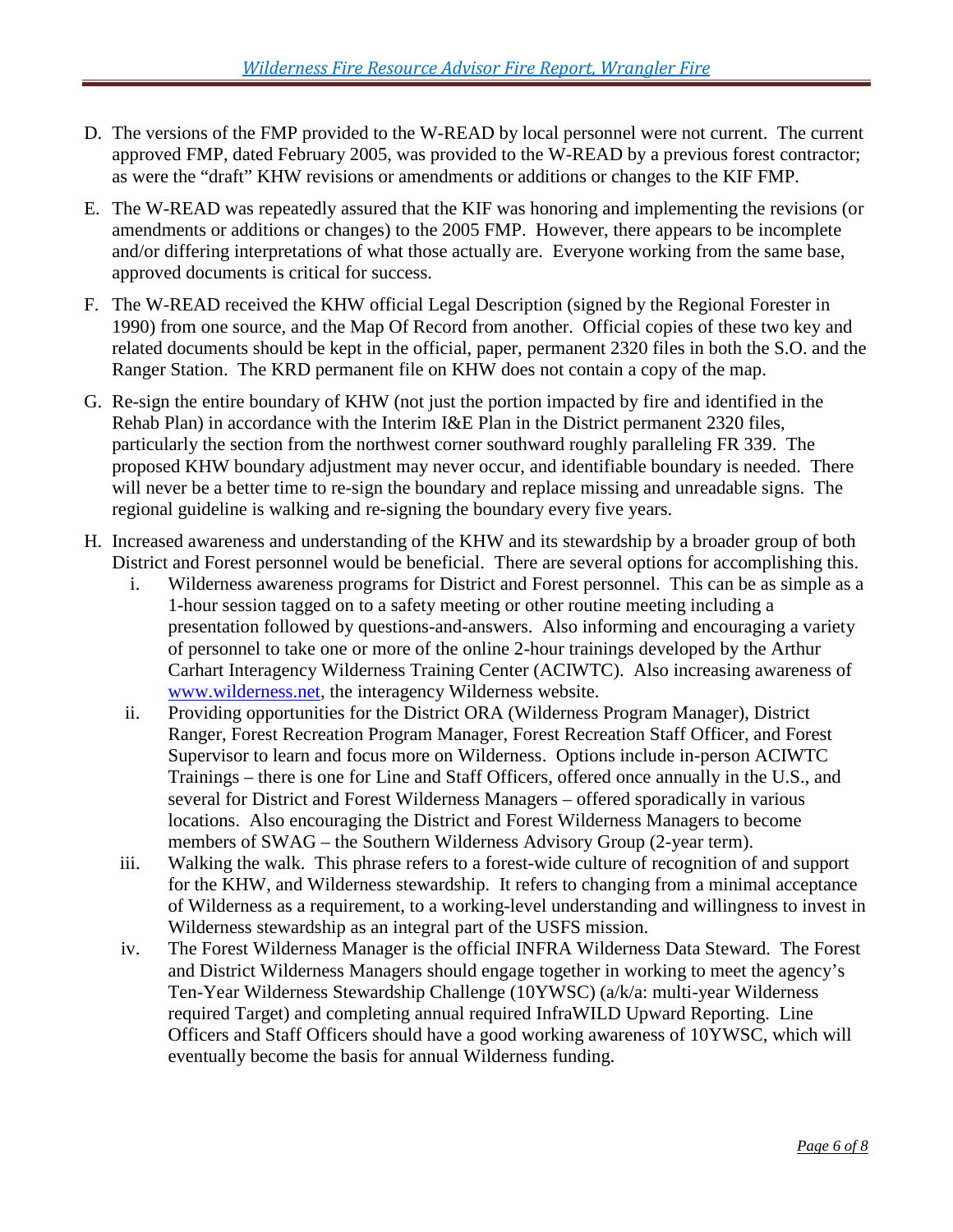- v. Develop Traditional Tools and Leave-No-Trace Outdoor Ethics skills. Each unit with Wilderness needs at least two personnel certified in crosscut saw operations and willing to use crosscuts and axes; as well as a Wilderness tool and equipment cache.
- vi. Consider applying for Region 8 Wilderness Challenge funding to accomplish agreed-upon Wilderness goals including, but not limited to, advancing the 10YWSC.
- vii. Consider utilizing skilled detailers, partners, and hosted programs to advance your Wilderness stewardship goals. Possibilities include western smokejumpers who are Crosscut C Sawyers for trail mtnce and fireline prep, SCA interns to do Wilderness overnight site inventories or NNIS inventories and control or several types of monitoring.
- viii. Cultivate volunteer partners, if possible, for Wilderness stewardship work, including trail maintenance. Consider providing crosscut saw training and certification on a recurring basis to interested employees and partners.
- I. Remove all blazes from all trails within KHW. USFS policy requires no blazing of any kind within Wilderness – paint, metal, plastic, axe, etc. Certain types of signage are acceptable.
- J. KHW is well signed along Longleaf Trail and the southern end of FR339 (Montrose Road). Consider additional "portal" or "wilderness entrance" type signage along the north end of FR339.

+++++

I have enjoyed my assignment as Technical Specialist (THSP) – Wilderness Resource Advisor (W-READ) on the Wrangler Fire. I particularly appreciated the ongoing assistance of XXX XXXXX and XXX XXXXX. I learned a lot, and hope that I have fulfilled my duty to *"identify and evaluate potential impacts and benefits of fire operations on natural and cultural resources"*, and to *"help to implement the directions and standards that the Agency Administrator sets for the IMT."* (NFES 1831)

I encourage the continued assignment of XXX XXXXX or another local resource as THSP / READ for the duration of the incident, especially as long as non-local resources are assigned. I also encourage you to provide the Regional Wilderness Program Manager (current: Xxx Xxxxx, incoming: Xxx Xxxxx) with regular updates.

If you have any questions, or if I can be of assistance in any way, please feel free to contact me.

# */s/ Pete Irvine*

#### PETER B. IRVINE Trails & Wilderness Specialist, George Washington & Jefferson National Forests 5162 Valleypointe Pkway, Roanoke VA 24019. (w)540-265-5219 (c)304-676-6000 pirvine @ fs.fed.us

cc: (several – District, Forest, Region, Team)